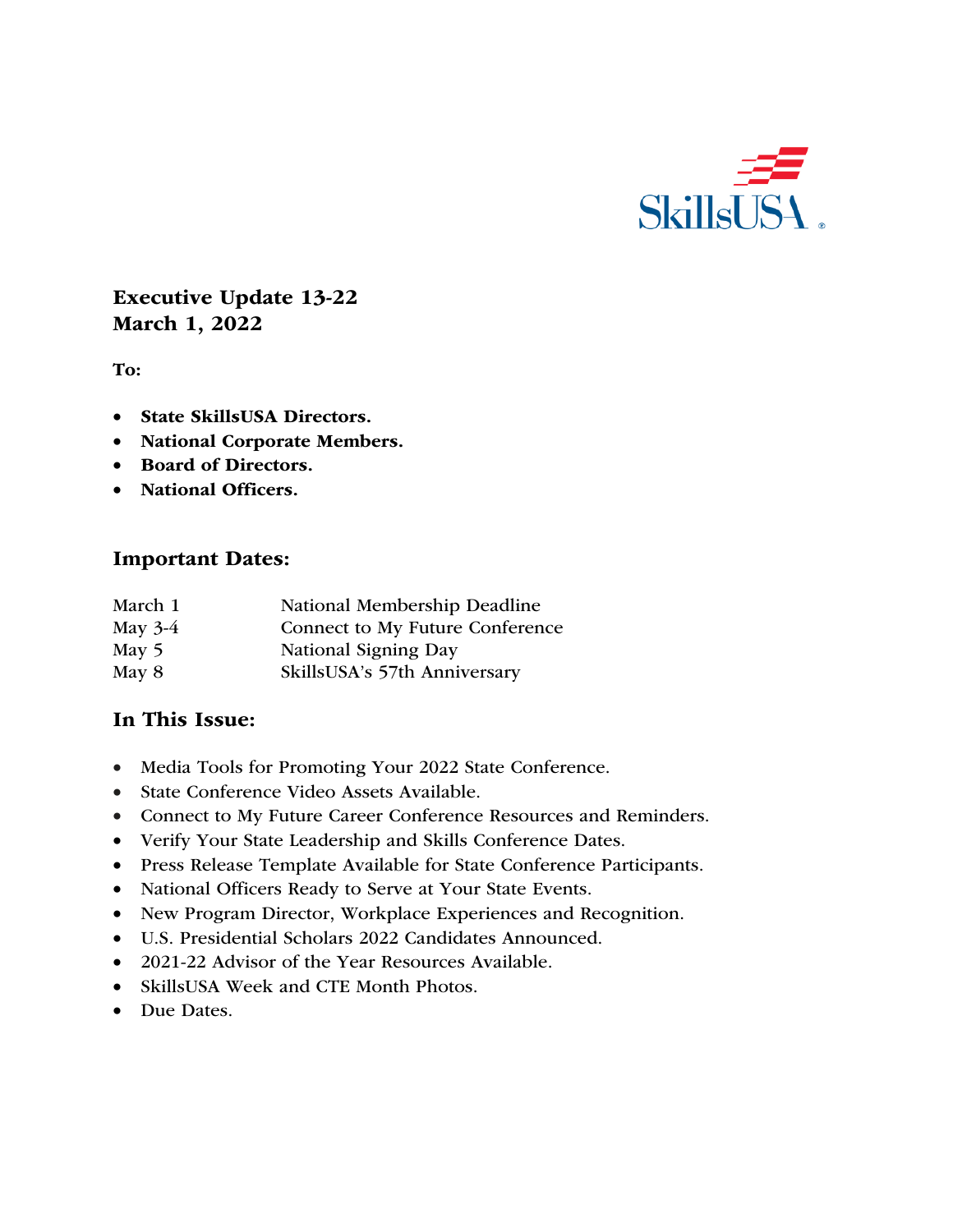# Media Tools for Promoting Your 2022 State Conference

State SkillsUSA directors recently received a link to the new SkillsUSA State Leadership and Skills Conference Media Kit, which can also be accessed through SkillsUSA CONNECT in the "State Director Resources" section. The media kit includes a sample conference letter of invitation, press release templates and other public relations resources. Templates can be downloaded in Word for easy customization. For questions, contact Jane Short.

### State Conference Video Assets Available

SkillsUSA has produced a number of audio and video assets that can be used at your state conferences. Included at the link above is a conference open video, messages from our national officers, music videos for the "SkillsUSA: United as One" theme song and our "SkillsUSA: Champions at Work" organizational song, various bumpers, audio of our two songs and a greeting from executive director Chelle Travis. Please contact Tom Kercheval with any questions or issues.

### Connect to My Future Career Conference Resources and Reminders

State directors, registration for SkillsUSA's Connect to My Future Career Conference opens on March 21. Please help us promote the program to your advisors using these tools:

- Hype Video
- Website
- Social Media Toolkit with posts and graphics you can use to promote the program.

Please reach out to **Melinda Lloyd** with any questions about promoting this valuable program.

# Verify Your State Leadership and Skills Conference Dates

State directors, SkillsUSA plans to recognize your state associations on social media during the week of your state conferences, so we need to be sure we have the correct dates. Our current information resides here. Please review and send date or location updates as you have them to Patty Duncan.

# Press Release Template for State Conference Participants

New on the **SkillsUSA** advocacy site is a press release template for state conference participants and others to share competition results with local media. Parents, instructors, students or anyone can send emails. Please spread the word about this important tool at your state conferences. For questions, email Jane Short.

# National Officers Ready to Serve at Your State Events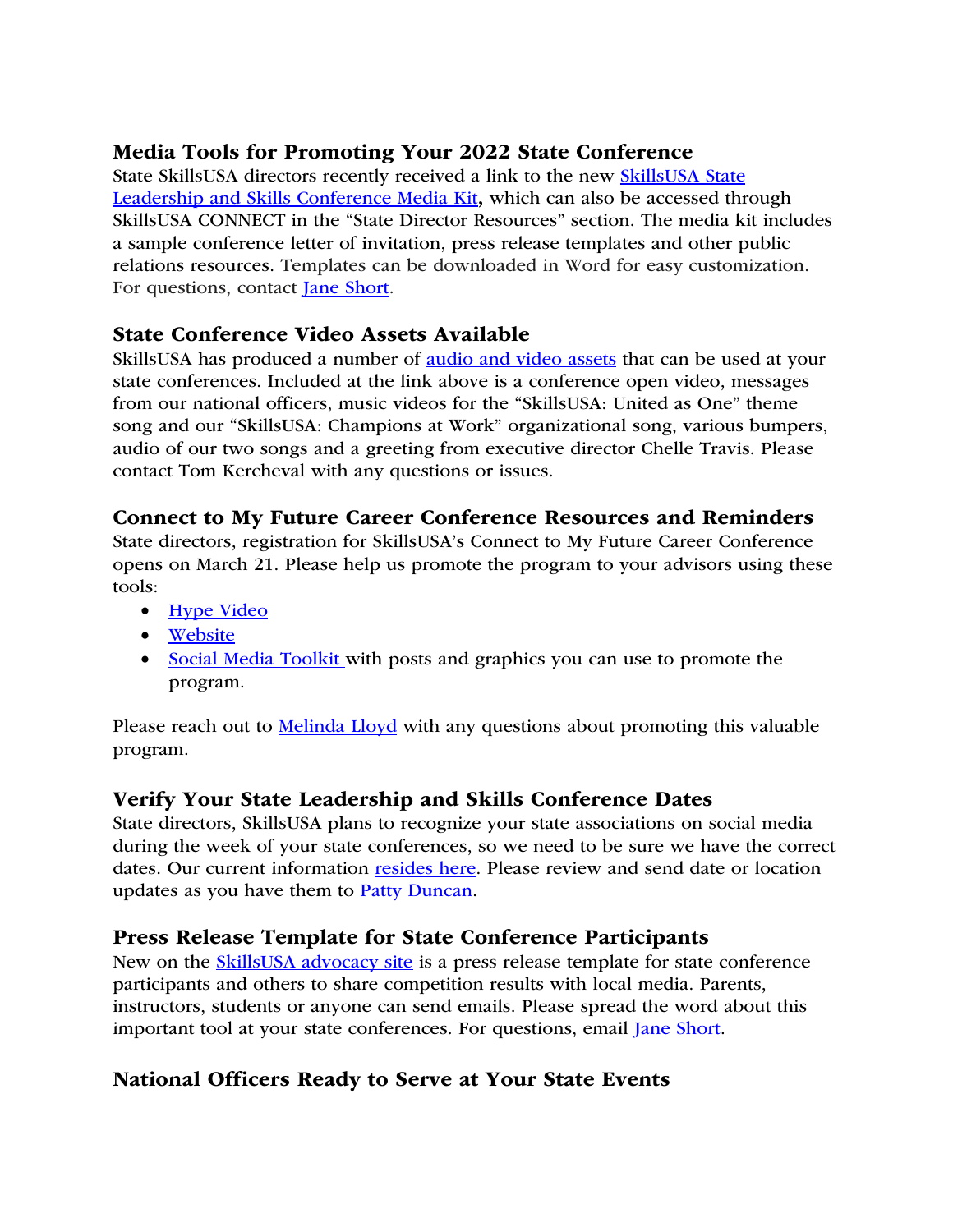State directors, SkillsUSA's national officers are ready and willing to serve at your state conference by speaking at events, introducing partners or other stakeholders and facilitating workshops. Complete a request form today to get assistance for your state conference while providing an incredible opportunity for a student leader.

# New Program Director, Workplace Experiences and Recognition

Anders Olson joined SkillsUSA on Feb. 14 as our new program director for workplace experiences and recognition for the Office of Education. Anders has a passion for investing in career education and its role in community development. He received his MBA from the University of Nebraska-Lincoln and a bachelor's in agribusiness (with a minor in agricultural leadership and communications) from the University of Nebraska-Lincoln. Please join us in welcoming Anders to the SkillsUSA team!

# U.S. Presidential Scholars 2022 Candidates Announced

The U.S. Presidential Scholars Program recognizes and honors some of our nation's distinguished graduating high-school seniors. In 2015, the program was extended to recognize students who demonstrate accomplishment in career and technical education. Each year, up to 161 students are named as presidential scholars. The process begins with identifying candidates, who must then submit further information. Finalists will be announced later this spring. See the list of the 2022 candidates here.

# 2021-22 Advisor of the Year Resources Available

This year's Advisor of the Year (AOY) information and resources for state SkillsUSA directors are located on SkillsUSA CONNECT. There are two separate guides: one for state associations that use the SkillsUSA Register site to collect and judge state-level AOY applications and the other for state associations that select their AOY recipient using their own process and then submit their winner into the national AOY program. The deadline for state directors to submit their recipients is **April 1**. For questions, contact Taryn Erminio.

# SkillsUSA Week and CTE Month Photos

State directors, please encourage your advisors to submit their SkillsUSA Week stories, photos, videos and activities to the national office, and we may shine an online spotlight their way. In the meantime, visit our still-growing collection of photos from the week that came in from around the country.

### Due Dates

### March

| March 15 | National Conference Pin and T-Shirt Design Contest entries due |
|----------|----------------------------------------------------------------|
| March 31 | NTHS Scholarship applications due                              |